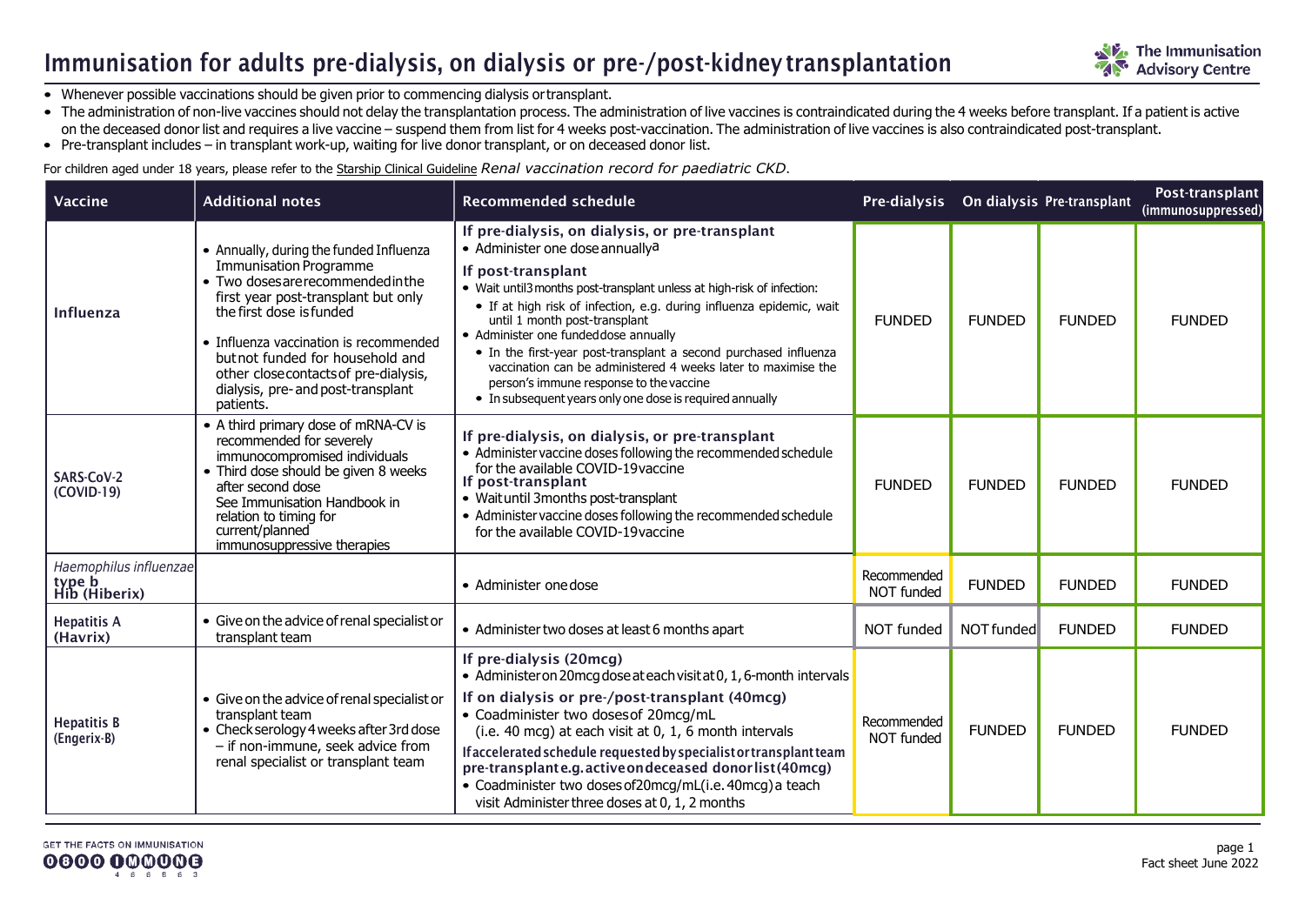# Immunisation for adults pre-dialysis, on dialysis or pre-/post-kidney transplant



| Vaccine                                    | <b>Additional notes</b>                                                                                                                                                                                 | <b>Recommended schedule</b>                                                                                                                                                                                                                                                                                                                                 | Pre-dialysis                                                                       | On dialysis                                                                               | Pre-transplant                                 | Post-transplant<br>(immunosuppressed)          |
|--------------------------------------------|---------------------------------------------------------------------------------------------------------------------------------------------------------------------------------------------------------|-------------------------------------------------------------------------------------------------------------------------------------------------------------------------------------------------------------------------------------------------------------------------------------------------------------------------------------------------------------|------------------------------------------------------------------------------------|-------------------------------------------------------------------------------------------|------------------------------------------------|------------------------------------------------|
| Human papillomavirus<br>HPV9 (Gardasil 9)  | • Recommended for males and<br>females 18-45 years of age<br>inclusively <sup>a</sup>                                                                                                                   | If pre-dialysis, on dialysis, or pre-/post-transplant<br>• Administer three doses at 0, 2, and 6 month intervals<br>If accelerated schedule requested by specialist or transplant<br>team pre-transplant, e.g. active on deceased donor list<br>• Administer three doses at 0, 1, and 2 month intervals                                                     | <b>FUNDED</b><br>up to 27 years of<br>age                                          | <b>FUNDED</b><br>up to 27 years of<br>age                                                 | <b>FUNDED</b><br>up to 27 years<br>of age      | <b>FUNDED</b><br>up to 27 years<br>of age      |
|                                            |                                                                                                                                                                                                         |                                                                                                                                                                                                                                                                                                                                                             | Recommended<br>NOT funded<br>27 years or<br>older                                  | Recommended<br><b>NOT funded</b><br>27 years or older                                     | Recommended<br>NOT funded<br>27 years or older | Recommended<br>NOT funded<br>27 years or older |
| <b>Meningococcal B</b><br>4CMenB (Bexsero) | • Can be coadministered with<br>any other vaccine                                                                                                                                                       | • Administer two doses 8 weeks apart<br>• Schedule a precall for a booster dose every 5 years                                                                                                                                                                                                                                                               | NOT funded<br>unless on<br>immunosuppressive<br>therapy for longer<br>than 28 days | <b>NOT funded</b><br>unless on<br>immunosuppressive<br>therapy for longer<br>than 28 days | <b>FUNDED</b>                                  | <b>FUNDED</b>                                  |
| Meningococcal<br>MCV4-D (Menactra)         | • No NeisVac-C(MenCCV)<br>required<br>• A minimum of 4 weeks is<br>required between<br>administration of Prevenar 13<br>and Menactra                                                                    | • Administer two doses 8 weeks apart<br>• Schedule a pre-call for a booster dose every 5 years b                                                                                                                                                                                                                                                            | NOT funded<br>unless on<br>immunosuppressive<br>therapy for longer<br>than 28 days | NOT funded<br>unless on<br>immunosuppressive<br>therapy for longer<br>than 28 days        | <b>FUNDED</b>                                  | <b>FUNDED</b>                                  |
| Pneumococcal<br>PCV13 (Prevenar 13)        | • A minimum of 4 weeks is<br>required between<br>administration of Prevenar 13<br>and Menactra<br>• If Pneumovax 23 has been<br>administered before Prevenar13,<br>wait one year to give Prevenar<br>13 | • Administer one dose                                                                                                                                                                                                                                                                                                                                       | Recommended<br>NOT funded                                                          | <b>FUNDED</b>                                                                             | <b>FUNDED</b>                                  | <b>FUNDED</b>                                  |
| Pneumococcal<br>23PPV (Pneumovax23)        | • Administer Pneumovax 23 a<br>minimum of 8 weeks after<br>Prevenar <sub>13</sub>                                                                                                                       | If aged 18 years to under 60 years<br>• Administer onedose<br>• Schedule a pre-call for the second dose in 5 years<br>• Schedule apre-call for the third/final dose 5 years after<br>second dose or at age 65 years, whichever is later<br>If aged 60 years or older<br>• Administer one dose<br>• Schedule a pre-call for the second/final dose in 5 years | Recommended<br>NOT funded                                                          | <b>FUNDED</b>                                                                             | <b>FUNDED</b>                                  | <b>FUNDED</b>                                  |

#### Footnote

a. Gardasil9 is prescribed off-label for males aged 27-45 years inclusively. No safety concerns are expected. Vaccine efficacy is not expected to be significantly different to efficacy in females in the same age group.

b. Although the need for a booster dose after this vaccination schedule has not been established, it is recommended and funded for certain special groups (Refer to Immunisation Handbook Section – 13.5)